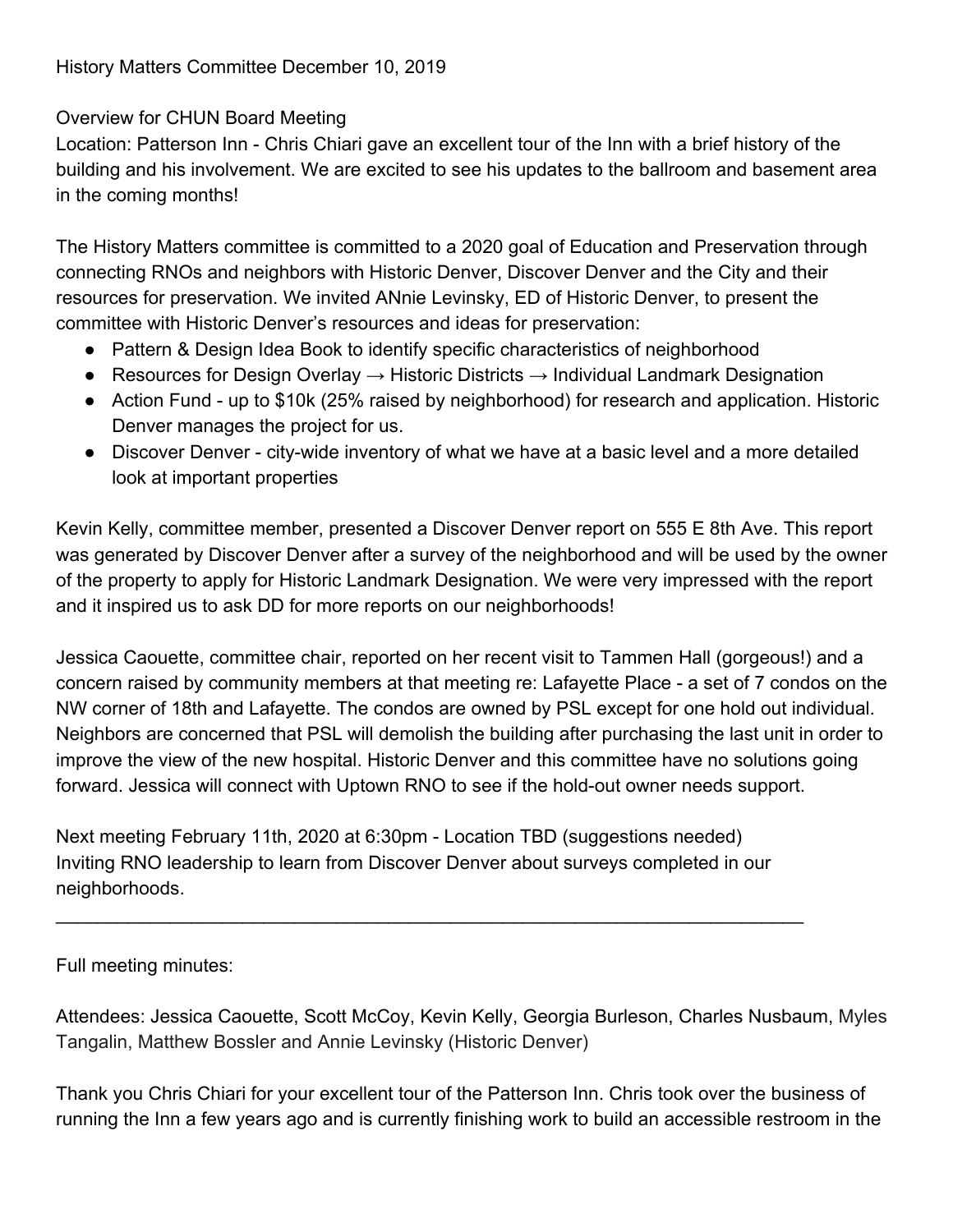basement. This would be the first step in reinvigorating the basement ballroom into a space to enjoy whiskey. He was a generous host, providing delicious snacks and wine for our meeting.

## Historic Denver Presentation

With our goal of reaching our neighbors and helping with education, communication and application to preserve our unique neighborhoods, Annie Levinsky, ED of Historic Denver, walked us through the challenges and opportunities for historic preservation.

Historic Denver has a number of resources for neighborhoods:

- Pattern & Design Idea Book to identify specific characteristics of neighborhood
- $\bullet$  Resources for Design Overlay  $\rightarrow$  Historic Districts  $\rightarrow$  Individual Landmark Designation
- Action Fund up to \$10k (25% raised by neighborhood) for research and application. Historic Denver manages the project for us.
- Discover Denver city-wide inventory of what we have at a basic level and a more detailed look at important properties

Key Questions:

- What do we have?
	- Ask Discover Denver
- What do we want to preserve?
	- Ask RNOs
- How do we communicate the value of preservation?
	- Residential tax credits
	- Evidence that historic preservation Increases property values
	- Positive stories from neighbors

Next Steps:

- Invite Discover Denver to present to our committee invite key RNO members to presentation
- Update website and use social media to communicate benefits and resources
- With East Central Area Plan communicate concerns about
	- Colfax's unprotected buildings identified by Discover Denver and ECAP
	- 13th Avenue corridor as it relates to 70's and 80's cultural hub
	- Multifamily buildings (though these are not as threatened because of their density)
- Take advice from Matthew Bossler's work in Harkness Heights (Federal and 41st) to add a Conservation Overlay that is hoping to help the neighborhood encourage expansions and pop-tops rather than scrapes through:
	- Detailed zoning code changes 3000sqft cap on new building, specific set backs and bulk plain details
	- Considered landscaping
- BIG IDEA work with City Council to simplify conservation overlays into a base zoning in CHUN neighborhood

# 555 E 8th Ave

Kevin Kelly, committee member, volunteered to assist the owner of the property at 555 E 8th Ave to research her mansion and assist the real estate company with the Historic Landmark application. Kevin showed us the Discover Denver report that had already been completed as part of that survey.